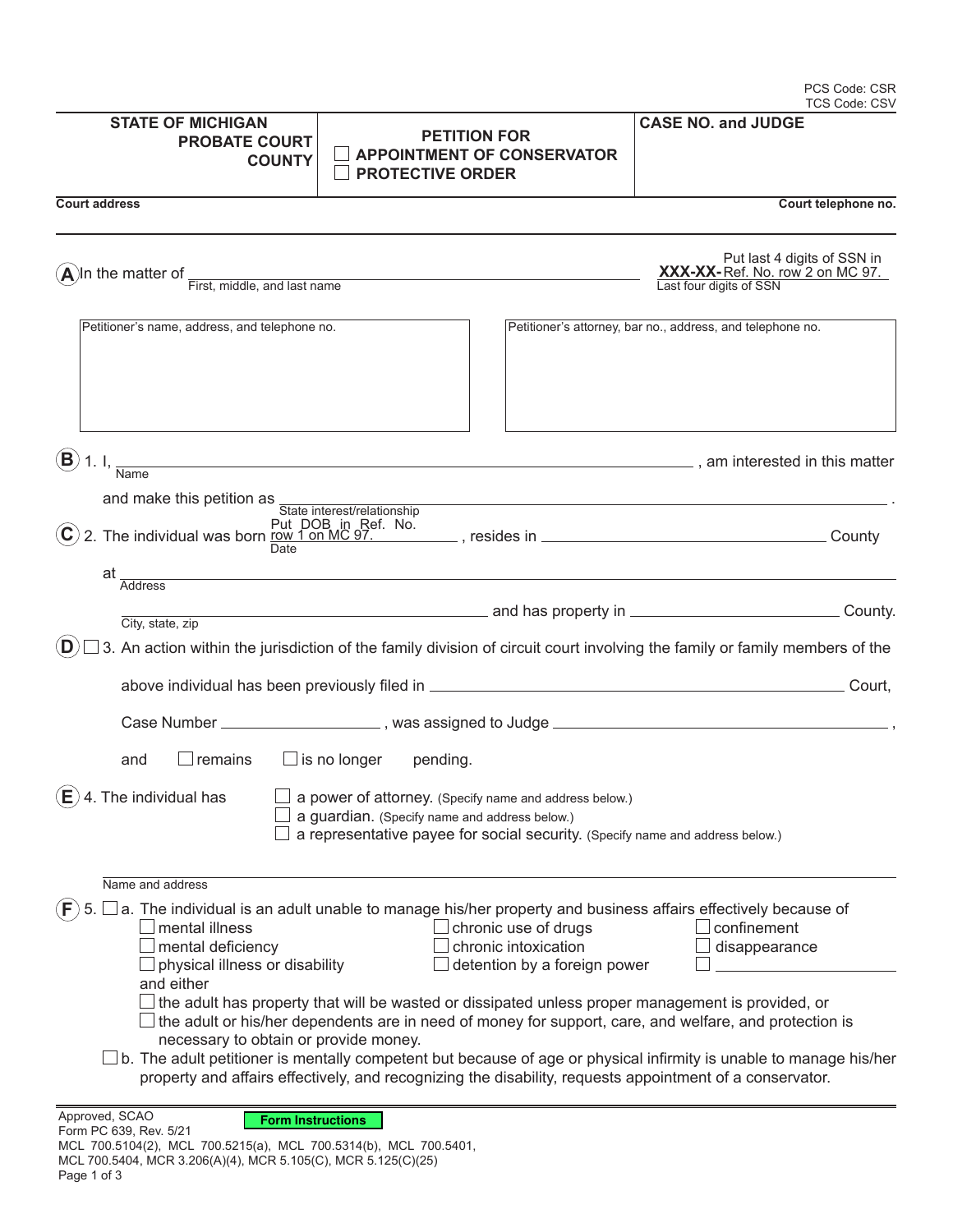**Petition for Appointment of Conservator and/or Protective Order** (5/21) Page 2 of 3

**Case No.**

|                | 5. (continued)<br>$\!\!\!\Box$ c. The individual is a minor who                                                                                                                                                                                                                                                     | real property or interest in real property.                                                                                                                                                                                                                                                                                                                                                                                                                                                                |              |     |                                                                                 |                              |  |  |  |
|----------------|---------------------------------------------------------------------------------------------------------------------------------------------------------------------------------------------------------------------------------------------------------------------------------------------------------------------|------------------------------------------------------------------------------------------------------------------------------------------------------------------------------------------------------------------------------------------------------------------------------------------------------------------------------------------------------------------------------------------------------------------------------------------------------------------------------------------------------------|--------------|-----|---------------------------------------------------------------------------------|------------------------------|--|--|--|
|                | $\left(\widehat{G}\right)$ 6. The statements in item 5 are supported by the following facts: $\frac{1}{(Atach a separate sheet if necessary.)}$                                                                                                                                                                     |                                                                                                                                                                                                                                                                                                                                                                                                                                                                                                            |              |     |                                                                                 |                              |  |  |  |
| $(\mathsf{H})$ |                                                                                                                                                                                                                                                                                                                     | 7. The individual to be protected has an estate approximately valued at:                                                                                                                                                                                                                                                                                                                                                                                                                                   |              |     |                                                                                 |                              |  |  |  |
|                | $\frac{1}{2}$ $\frac{1}{2}$ $\frac{1}{2}$ $\frac{1}{2}$ $\frac{1}{2}$ $\frac{1}{2}$ $\frac{1}{2}$ $\frac{1}{2}$ $\frac{1}{2}$ $\frac{1}{2}$ $\frac{1}{2}$ $\frac{1}{2}$ $\frac{1}{2}$ $\frac{1}{2}$ $\frac{1}{2}$ $\frac{1}{2}$ $\frac{1}{2}$ $\frac{1}{2}$ $\frac{1}{2}$ $\frac{1}{2}$ $\frac{1}{2}$ $\frac{1}{2}$ |                                                                                                                                                                                                                                                                                                                                                                                                                                                                                                            |              |     |                                                                                 |                              |  |  |  |
|                | 8. The individual to be protected is receiving the following benefits from governmental agencies:                                                                                                                                                                                                                   |                                                                                                                                                                                                                                                                                                                                                                                                                                                                                                            |              |     |                                                                                 |                              |  |  |  |
|                |                                                                                                                                                                                                                                                                                                                     |                                                                                                                                                                                                                                                                                                                                                                                                                                                                                                            |              |     |                                                                                 |                              |  |  |  |
|                |                                                                                                                                                                                                                                                                                                                     |                                                                                                                                                                                                                                                                                                                                                                                                                                                                                                            |              |     | Social Security \$ _______________ □ SSI \$ ____________ □ MDHHS \$ ___________ |                              |  |  |  |
|                |                                                                                                                                                                                                                                                                                                                     | Veterans Administration \$ _____________, claimant number _______________________                                                                                                                                                                                                                                                                                                                                                                                                                          |              |     |                                                                                 |                              |  |  |  |
|                |                                                                                                                                                                                                                                                                                                                     |                                                                                                                                                                                                                                                                                                                                                                                                                                                                                                            |              |     |                                                                                 |                              |  |  |  |
|                |                                                                                                                                                                                                                                                                                                                     |                                                                                                                                                                                                                                                                                                                                                                                                                                                                                                            |              |     |                                                                                 |                              |  |  |  |
| $(\mathbf{J})$ | below.                                                                                                                                                                                                                                                                                                              | 9. The individual to be protected has<br>$\Box$ a spouse whose name and address are listed below.<br>$\Box$ child(ren) whose name(s) and address(es) are listed below.<br>$\Box$ descendants of deceased child(ren) whose name(s) and address(es) are listed below.<br>$\Box$ if no child(ren) or descendants of deceased child(ren), parents whose name(s) and address(es) are listed<br>none of the above (must notify the Attorney General - see instructions for the address of the Attorney General). |              |     |                                                                                 |                              |  |  |  |
|                | <b>NAME</b>                                                                                                                                                                                                                                                                                                         | <b>ADDRESS AND TELEPHONE NUMBER</b>                                                                                                                                                                                                                                                                                                                                                                                                                                                                        |              |     | <b>RELATIONSHIP</b>                                                             | <b>AGE</b><br>(if minor) $*$ |  |  |  |
|                |                                                                                                                                                                                                                                                                                                                     | Street address                                                                                                                                                                                                                                                                                                                                                                                                                                                                                             |              |     |                                                                                 |                              |  |  |  |
|                |                                                                                                                                                                                                                                                                                                                     | City                                                                                                                                                                                                                                                                                                                                                                                                                                                                                                       | State        | Zip | Telephone no.                                                                   |                              |  |  |  |
|                |                                                                                                                                                                                                                                                                                                                     | Street address                                                                                                                                                                                                                                                                                                                                                                                                                                                                                             |              |     |                                                                                 |                              |  |  |  |
|                |                                                                                                                                                                                                                                                                                                                     |                                                                                                                                                                                                                                                                                                                                                                                                                                                                                                            |              |     |                                                                                 |                              |  |  |  |
|                |                                                                                                                                                                                                                                                                                                                     | City                                                                                                                                                                                                                                                                                                                                                                                                                                                                                                       | <b>State</b> | Zip | Telephone no.                                                                   |                              |  |  |  |
|                |                                                                                                                                                                                                                                                                                                                     | Street address                                                                                                                                                                                                                                                                                                                                                                                                                                                                                             |              |     |                                                                                 |                              |  |  |  |
|                |                                                                                                                                                                                                                                                                                                                     | City                                                                                                                                                                                                                                                                                                                                                                                                                                                                                                       | <b>State</b> | Zip | Telephone no.                                                                   |                              |  |  |  |
|                |                                                                                                                                                                                                                                                                                                                     |                                                                                                                                                                                                                                                                                                                                                                                                                                                                                                            |              |     |                                                                                 |                              |  |  |  |
|                |                                                                                                                                                                                                                                                                                                                     | Street address                                                                                                                                                                                                                                                                                                                                                                                                                                                                                             |              |     |                                                                                 |                              |  |  |  |
|                |                                                                                                                                                                                                                                                                                                                     | City                                                                                                                                                                                                                                                                                                                                                                                                                                                                                                       | State        | Zip | Telephone no.                                                                   |                              |  |  |  |
|                |                                                                                                                                                                                                                                                                                                                     |                                                                                                                                                                                                                                                                                                                                                                                                                                                                                                            |              |     |                                                                                 |                              |  |  |  |

\*If person is a minor, provide the date of birth on form MC 97a and put the Ref. No. from that form in the box above with the age.